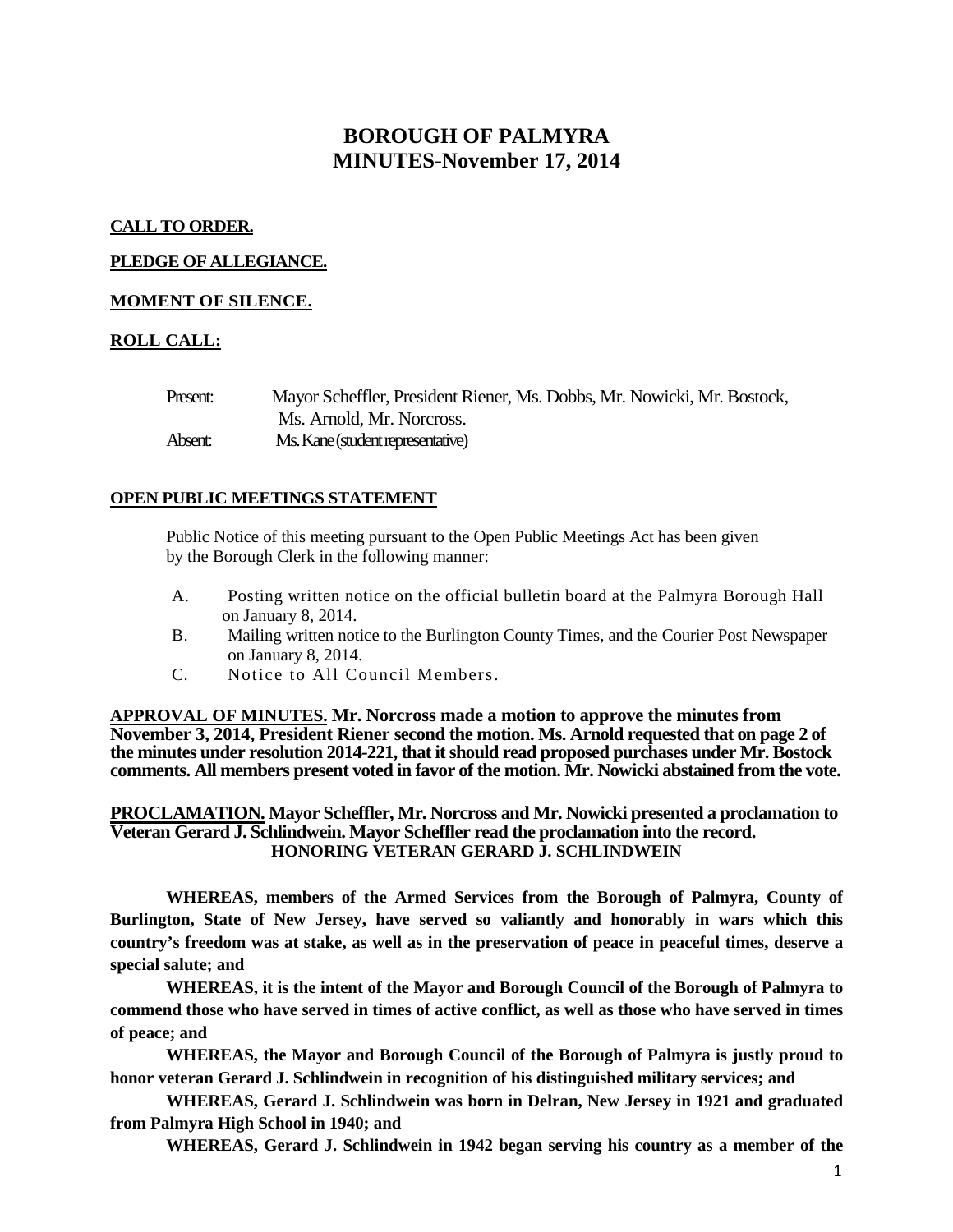**United States Army; and**

**WHEREAS, Gerard J. Schlindwein is the recipient of numerous medals and badges for his bravery and sacrifice during his service including the Purple Heart with Oak Leaf Clusters for being wounded twice and the Silver Start for conspicuous gallantry and intrepidity in action against the enemy; and**

**WHEREAS, our Nations' veterans deserve to be recognized, commended and thanked by the people of the Borough of Palmyra and the State of New Jersey for their service and for their dedication to their communities, their State and their Nation.** 

**NOW, THEREFORE, BE IT RESOLVED, that the Mayor and Borough Council of the Borough of Palmyra desire to honor veteran Gerard J. Schlindwein and his distinguished service.**

**Mr. McElwee from the War Memorial Committee presented Mr. Schlindwein with a Veterans Flag and also his name is now on a plaque at the War Memorial. Mr. Schlindwein grandson presented him with a collage of pictures.** 

## **CORRESPONDENCE.**

**A. Mr. Norcross explained that after 46 years of service to the Borough as a member of the police department and a member of Borough Council he would like to present the Borough with a flag with the Borough Logo. Mayor Scheffler thanked Mr. Norcross for his service to the community as a member of council and a member of the police department as well as all of his volunteer hours with the children, sports programs and public events.** 

#### **PROFESSIONAL UPDATES.**

**A. Environmental Resolutions-William Kirchner updated council on the proposals that were discussed at the last meeting, the HVAC maintenance, sign installation project, and an extension for Franc Environmental for the sewer plant. There are resolutions on the agenda for council's approval.** 

## **ORDINANCES ON SECOND READING.**

**A. Ordinance 2014-15, An Ordinance Of The Borough Of Palmyra Amending The Sewer Usage Rates And Connection Fees. Mr. Norcross made a motion to open the ordinance to the public, Mr. Nowicki second the motion. All members present voted in favor of the motion. No one from the public wishing to be heard, Mr. Norcross made a motion to close the public portion, Mr. Nowicki second the motion. All members voted in favor of the motion. This ordinance will be held for approval till the December 1st meeting.** 

**B. Ordinance 2014-16, An Ordinance Amending Chapter 237, Article VI Of The Code Repealing Chapter 60 Of The Code, Amending Section 503© Of The Land Development Code And Repealing Section (V) (h) (1) (a) Of Ordinance 2012-3. (sidewalks). President Riener discussed that the ordinance is what was previously discussed and that it incorporates most of councilmembers concerns. The Land Use Board has reviewed the ordinance and had no additional comments. Ms. Dobbs made a motion to open the ordinance to the public, Mr. Norcross second the motion. All members present voted in favor of the motion.** 

**Ms. Veitenheimer-Rowland Street inquired why curbs are included in the ordinance and that homeowners should not be responsible if a truck or snowplow damages the curbs, they should be**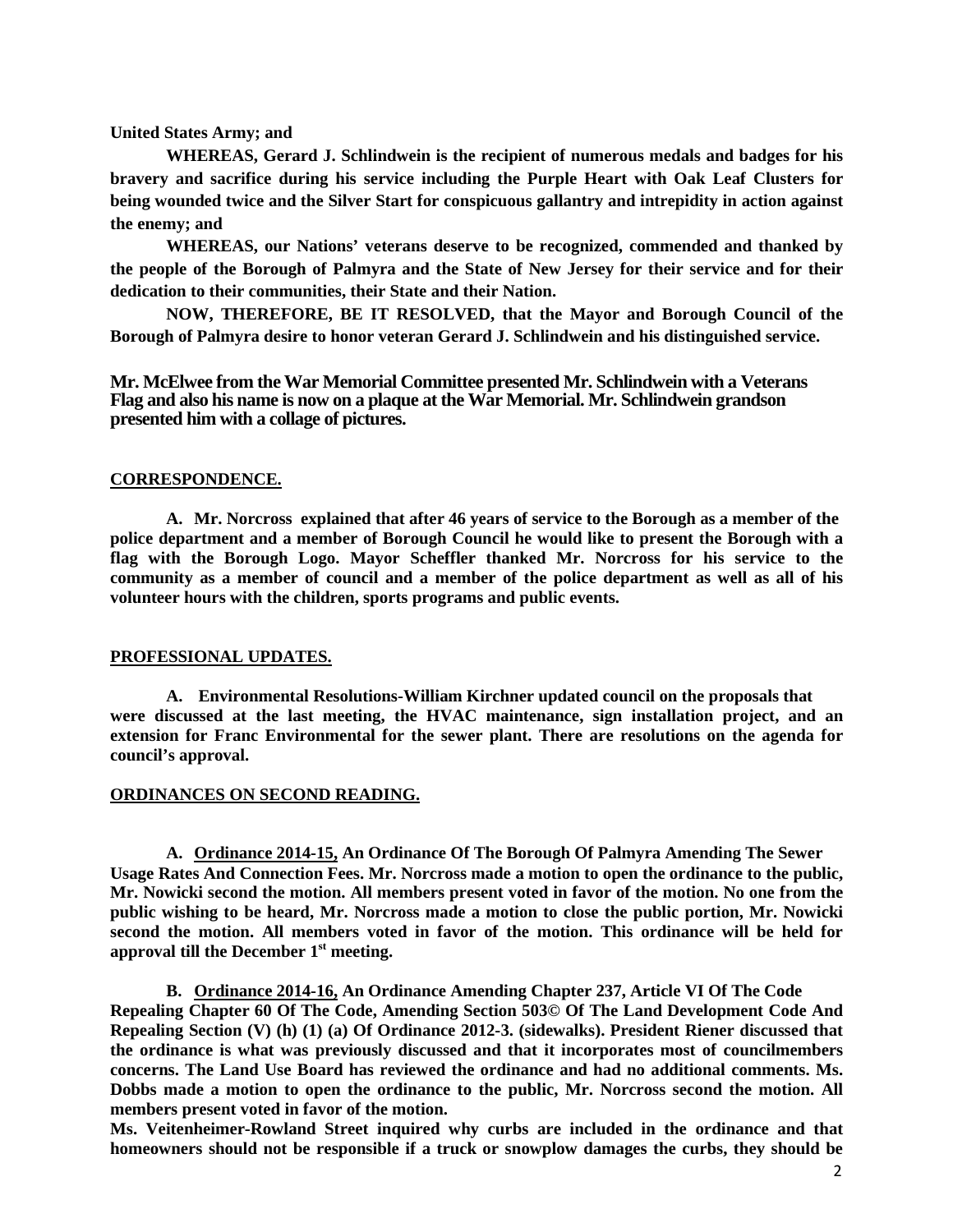**part of the street. President Riener explained that the curb section of the ordinance was not changed from the original ordinance in the code book and that the homeowner has always been responsible for the curbs. Ms. Veitenheimer discussed that if a contractor was repairing the curb they would have to cut into the street which is the Borough's responsibility. Mr. Rosenberg explained that throughout the state the curbs are treated the same way as a sidewalk. Ms. Veitenheimer inquired if after the ordinance is adopted will someone be going around the Borough to see what sidewalks need repair. President Riener explained that the ordinance is more of a clarification for Mrs. Kilmer to use and that no one will be going around the Borough looking for broken sidewalks, but if someone reports one, Mrs. Kilmer will go out and inspect. Ms. Dobbs discussed that after reviewing the ordinance presented tonight for adoption, she is comfortable with the adoption of the ordinance, she was originally concerned that too much burden would be placed on the homeowner, but the ordinance gives the Borough the chance to work with the homeowners first.** 

**Mr. Smith-Van Sant Drive inquired if the ordinance allows the homeowner to cut the roots or the tree. Mayor Scheffler responded that the tree or roots would still have to be sent to the Shade Tree Advisory Board and that the form is available on-line.** 

**No one else wishing to be heard from the public, Mr. Norcross made a motion to close the public portion, President Riener second the motion. All members present voted in favor of the motion.** 

**President Riener made a motion to adopt the ordinance on second reading, Ms. Dobbs second the motion. At the call of the roll, the vote was:**

**AYES: President Riener, Ms. Dobbs, Mr. Nowicki, Mr. Bostock, Mr. Norcross.**

**NAYES: Ms. Arnold. The ordinance was adopted on second and final reading and will take effect after publication according to law.** 

**A. Ordinance 2014-17, An Ordinance Providing For The Retroactive Billing Of Sewer Connection Charges Or Sewer Service Charges. Mayor Scheffler explained that a few residential properties were never billed for sewer at all and that meant that all the other residents covered their share. The ordinance is to allow the Borough to go back and collect six (6) years of sewer payments from these properties, unless they have recently purchased the property, the charges will be back to the date of purchase. There will be four (4) installments and no tax lien will be placed on the property till they miss the last installment. Mayor Scheffler explained that the Harbour Clubhouse has been charged a residential rate for many years and that the Borough has no record of an agreement with the Harbour for sewer rates. The Harbour Clubhouse can be considered a professional office or a social club. Mayor Scheffler met with the Harbour Board to review the issue, so that they could inform their residents. There was a large leak in the clubhouse last year which increased their water usage, if the Board can provide their water bills to show there was a leak, the Borough will work to remove that from the sewer billing. Mayor Scheffler discussed that she leans toward it being a professional office space, since it is rarely rented out. Ms. Arnold inquired about the use the last six (6) years. Mr. Gural explained that they were only provided last year's information and that when a management company took over, the records were not kept from the previous company. Mr. Bostock reviewed that the fees for residential are \$350. a year, social club is \$2,000 a year and professional office is \$1,000 a year. Ms. Arnold discussed that she agrees that it is more of a professional office than a social club. Mr. Norcross recommend that since they paid what the Borough billed them for they should not be charged the retro fee back. Mr. Norcross made a motion to open the ordinance for a public hearing, Ms. Dobbs second the motion. All members present voted in favor of the motion.** 

**Mr. Smith-Van Sant Drive informed council that the clubhouse is very rarely rented and that it is the office for the management company.** 

**Ms. Barron-Harbour Drive discussed that she doesn't want to see the Harbour charged any back sewer fees and that they had looked for the old records and found none.** 

**Mr. Weed-Harbour Drive explained that he has lived at the Harbour for over 41 years and that his mortgage is paid off. He currently pays between taxes and homeowners fees around \$8,000. to stay at the Harbour. There are mostly senior citizens living at the Harbour and they cannot afford any more increases. Mr. Weed discussed that the sewer plant has been obsolete 20 years ago and that**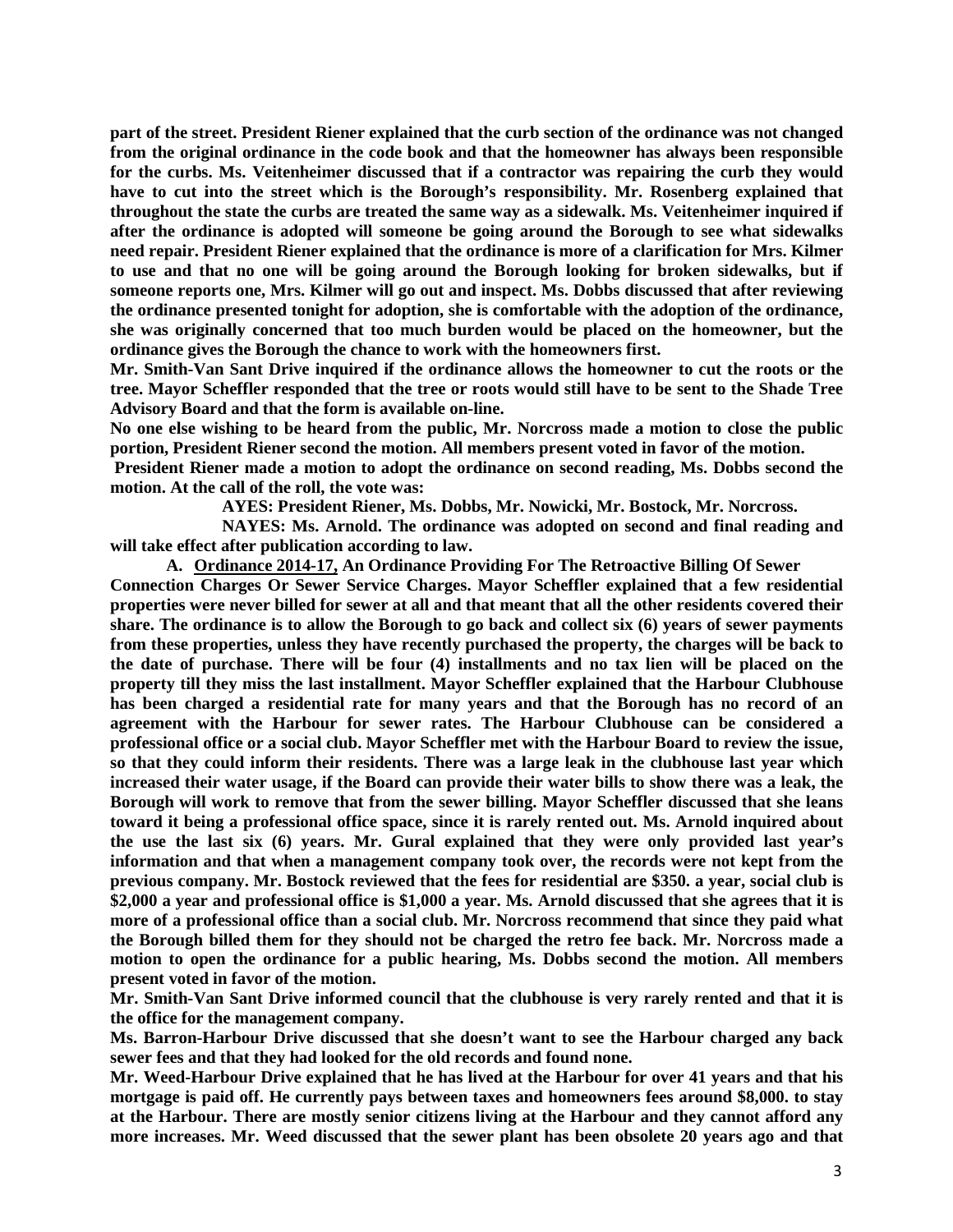**instead of spending the money on the community center, it should have been spent on a new sewer plant.** 

**Fresh Produce-Broad Street owner inquired if she has to prove that they have only been in the property for two years. Mayor Scheffler replied that the tax office is aware and will only bill back to the time of purchase.** 

**Resident-inquired if council has made a decision about the Harbour bill. Ms. Arnold inquired if the billing would be extended fairly to everyone if the Harbour is looked at separately. Mr. Rosenberg explained that there are extending circumstance involving the Harbour sewer bill and that it can be taken on case by case bases. Mr. Rosenberg explained that the Harbour would have a case due to oral agreements being made over the last ten years and that it is the burden of the Borough to establish the use of the clubhouse. Mr. Rosenberg recommend that council and the executive board of the Harbour should agree on the use and put an agreement in writing. Mr. Leather who was past Mayor of the Borough stated that he did not remember any agreement. Ms. Arnold discussed that she is in favor of no retroactive billing for the Harbour.**

**No one else from the public wishing to be heard, Mr. Norcross made a motion to close the public portion, Ms. Dobbs second the motion. All members voted in favor of the motion.** 

**Mr. Rosenberg discussed that the key difference between the Harbour' s billing and the residential billing is that the Harbour paid a fee for sewer that was sent by the Borough and the residential never paid any fee. The residential owners received services from the Borough that were never paid for. President Riener inquired if the ordinance had to be clarified. Mr. Rosenberg reviewed the ordinance and that the word undercharged should be removed from the ordinance. Mr. Nowicki inquired if in paragraph four about tax lien sale underpayment should be removed also. Mr. Rosenberg recommend that any reference to undercharged should be removed from the ordinance. President Riener made a motion to adopt the ordinance on second reading with the undercharging** 

**AYES: President Riener, Ms. Dobbs, Mr. Nowicki, Mr. Bostock, Ms. Arnold, Mr.** 

**Norcross.**

**NAYES: None.**

**ORDINANCE ON FIRST READING. (public hearing on December 1).**

**being removed, Mr. Bostock second the motion. At the call of the roll, the vote was:**

**A. Ordinance 2014-18, An Ordinance Authorizing Special Emergency Appropriations Pursuant To N.J.S.A. 40A:4-53(b) To Fund The Cost Associated With The Execution Of Codification For The Borough Of Palmyra, County Of Burlington, New Jersey. Mr. Gural explained that in certain circumstances the state allows an emergency appropriation which allows council to budget the amount over a five (5) year period. The Borough would pay for the codification in full out of the general fund and replenish the fund a set amount over five (5) years. Mr. Norcross made a motion to adopt the ordinance on first reading, Mr. Bostock second the motion. At the call of the roll, the vote was:**

**AYES: President Riener, Ms. Dobbs, Mr. Nowicki, Mr. Bostock, Ms. Arnold, Mr. Norcross.**

**NAYES: None. The ordinance was adopted on first reading and will be heard on second and final reading at the council meeting of December 1st, 2014 meeting after publication according to law.** 

**B. Ordinance 2014-19, An Ordinance Of The Borough Of Palmyra Amending The Personnel Policies And Procedures Manual Regarding Health Benefits For Retired Employees And Opting Out Of Health Care Benefits. Mr. Gural requested that this be introduced by title and that he will provide council with the complete ordinance before second reading. Mr. Norcross made a motion to adopt the ordinance on first reading, Ms. Dobbs second the motion. At the call of the roll, the vote was:**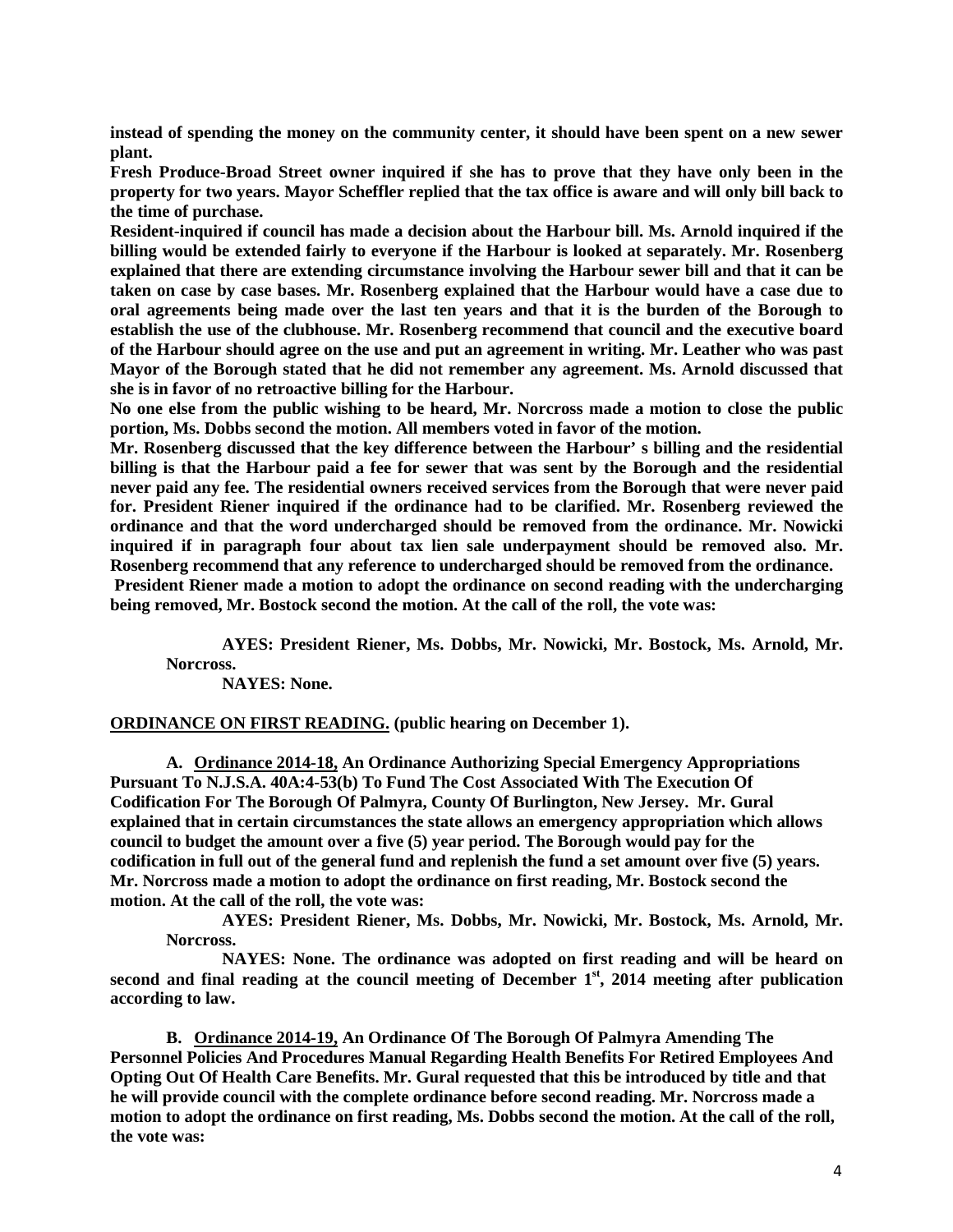**AYES: President Riener, Ms. Dobbs, Mr. Nowicki, Mr. Bostock, Ms. Arnold, Mr. Norcross.**

**NAYES: None. The ordinance was adopted on first reading and will be heard on second and final reading at the council meeting of December 1st, 2014 after publication according to law.** 

**RESOLUTIONS. Consent Agenda- Resolution 2014-213 to Resolution 2014-222 will be enacted as a single motion, if any resolution needs additional discussion it will be removed from the consent agenda and voted on separately. Mr. Gural informed council that Resolution 2014-217 and 2014-218 would have to be held till the next meeting after Ordinance 2014-18 was adopted. Mayor Scheffler discussed that the bill list is high due to the payments of the school tax, county tax, health benefits, and PSE &G. Mr. Norcross made a motion to approve the consent agenda with the removal of 2014- 217 and 2014-218, Ms. Dobbs second the motion. At the call of the roll, the vote was:**

**AYES: President Riener, Ms. Dobbs, Mr. Nowicki, Mr. Bostock, Ms. Arnold, Mr. Norcross.**

**NAYES: None**

**A. Resolution 2014-213, Resolution Awarding Contract To County Conservation Company For The Receiving Of Leaves For The Period Of November 2014 Till December 31, 2014.**

**B. Resolution 2014-214, Resolution Authorizing The Mayor To Execute A Shared Services Agreement Between The Borough Of Palmyra And The Township Of Cinnaminson For The Furnishing Of Brine Solution.** 

**C. Resolution 2014-215, Resolution Awarding Engineer Services To Environmental Resolutions For HVAC Preventative Maintenance Not To Exceed \$4,500.00.**

**D. Resolution 2014-216, Resolution Authorizing The Chief Financial Officer To Make Budget Transfers In The 2014 Budget.** 

**E. Resolution 2014-217, Resolution Authorizing A Special Emergency Appropriation Pursuant To N.J. S. 4A:4-53, 54, 55.1 and 55.13 For The Purpose Of Codification Of Ordinances.** 

**F. Resolution 2014-218, Resolution Awarding Codification Services To General Code LLC In The Amount Of \$9,700.** 

**G. Resolution 2014-219, Resolution Authorizing Refund Of Tax Overpayments.**

**H. Resolution 2014-220, Resolution Awarding Sign Installation Project To Road Safety Systems In The Amount Of \$6,595.00.**

**I. Resolution 2014-221, Resolution Authorizing the Extension Of The 2014 Transportation And Disposal Of Sludge To Franc Environmental.**

**J. Resolution 2014-222, Resolution Approving The Payment Of Bills For October, 2014 In The Amount Of \$2,144,200.99.**

#### **DISCUSSION ITEMS.**

**A. Tony's Barber Shop Mural-Mr. Gural informed council that Mr. Kirchner had complete an engineer report and that it was email to councilmembers. Ms. Arnold discussed that the engineering report discusses the need to fix some of the cracks on the wall before the mural is painted. Mayor Scheffler requested that Mr. Kirchner of Environmental Resolutions be contacted for estimate of the cost of repairs. Mr. Gural will contact the engineer.** 

**B. Veterans Medals-Mr. Norcross informed the board that he went to look at metals and plaques. They would be in bronze and would have the Borough seal on them. Council could approve them regular or in color. The more that are order the lower the price. Mr. Norcross would like to order 200 metals to start. President Riener requested that the registration form be placed on the Borough website and that she prefers the colored metal. Mr. McElwee-War Memorial Committee informed council that the American Legion would pay for the first 200 metals.**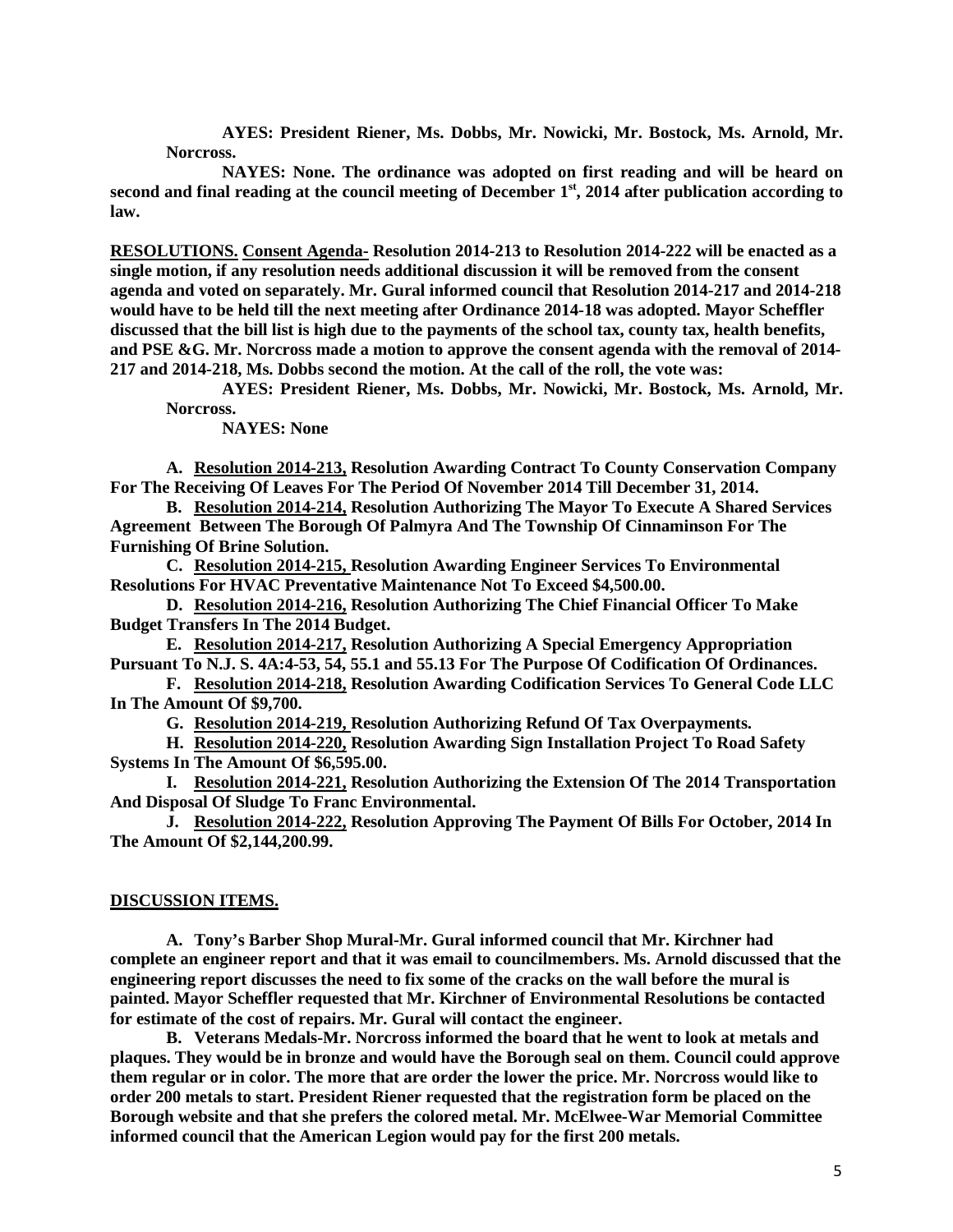**C. Sewer Usage Rates/Connection Fees Ordinance Committee-Mayor Scheffler will reach out to the other members and schedule a meeting before the next council meeting.** 

**D. Shade Tree Appointment-Mr. Nowicki explained that Matt Kaelin had resigned from the advisory board and that he was also the Chairman. Tim Kaluhiokalani who was previously the Chairman is willing to fill in again. Mayor Scheffler agreed that it is a good choice and appointed Mr. Kaluhiokalani as Chairman of the Shade Tree Advisory Board.** 

**E. TD Green Streets Program Grant Application-Mr. Gural explained that the Shade Tree Advisory Board has done some prelimary work on this grant. Mr. Gerkens from CGP & H will assist the board as needed with the grant for advice.** 

**F. 2014 Capital Purchases Request-Chief Pearlman explained the purchases that he would like to have approved was part of the capital budget at budget time. The Live Scan Finger Printing system is a requirement of the FBI the vendor is giving some money towards the trade-in of the old system. The cost of the system would be \$23,763.97. The speedometer/message board will replace the old one that is fifteen (15) years old and no longer works. The board can also be used to flash messages like the county one does. It can be used to let residents know about road closures or special events. The cost will be \$19,100.00 which includes the trailer. Mr. Gural explained that if council approves they can be on the agenda for the December 1st meeting so that the CFO can certify the funds. President Riener discussed that council could do the resolutions now, subject to the CFO certification.** 

**Resolution 2014-223**, **Resolution Awarding Live Scan Finger Printing To Cross Match Technologies. Mr. Norcross made a motion to approve the resolution subject to certification by the CFO, President Riener second the motion. At the call of the roll, the vote was:**

**AYES: President Riener, Ms. Dobbs, Mr. Nowicki, Mr. Bostock, Ms. Arnold, Mr. Norcross.**

**NAYES: None.**

**Resolution 2014-224, Resolution Awarding A Certified Speedometer-Center-Post Variable Message Board To Ver-Mac. Mr. Norcross made a motion to approve the resolution subject to certification by the CFO, Ms. Dobbs second the motion. At the call of the roll, the vote was:**

**AYES: President Riener, Ms. Dobbs, Mr. Nowicki, Mr. Bostock, Ms. Arnold, Mr. Norcross. NAYES: None.**

**G. Cinnaminson Avenue-update. Chief Pearlman informed the board that Burlington County Engineer was out to look at Cinnaminson Avenue and they will be placing rumple strips on Cinnaminson Avenue near the border of Palmyra and Cinnaminson. The trees have been trimmed back so that the pedestrian crossing light is more visible. The Chief is awaiting approval from the Burlington County Freeholders for the four way stop at Temple and Cinnaminson Avenue.** 

**H. Tax Office Hours. The tax office will have extended hours on Mondays till 6:30 pm.**

**ADMINISTRATOR REPORT. Mr. Gural reported that the Borough received a letter from the State that Market Street project is now complete. Mrs. Kilmer had to close a property in the Borough due to unsafe conditions. Mr. Gural explained that after conferring with Mr. Rosenberg the Borough will need to prepare a WRAP, because a resident was displaced. The bond anticipation note is due in December and that there are four items that are being rolled into the bond anticipation note, including the capital projects purchased by the police department.** 

**A. Transition to Borough Council-Councilpersons-elect Gina Tait and Tim Howard-Mr. Gural mailed a letter to the newly elected officials, Mrs. Tait and Mr. Howard inviting them to come and review updates and starting council.** 

**B. Discussion on 2015 budget. Mr. Gural discussed that he will be sending out letters to the organizations that receive funds from the Borough for them to provide the status of their 501c application and also how Borough funds are spent. The budget response from various organizations**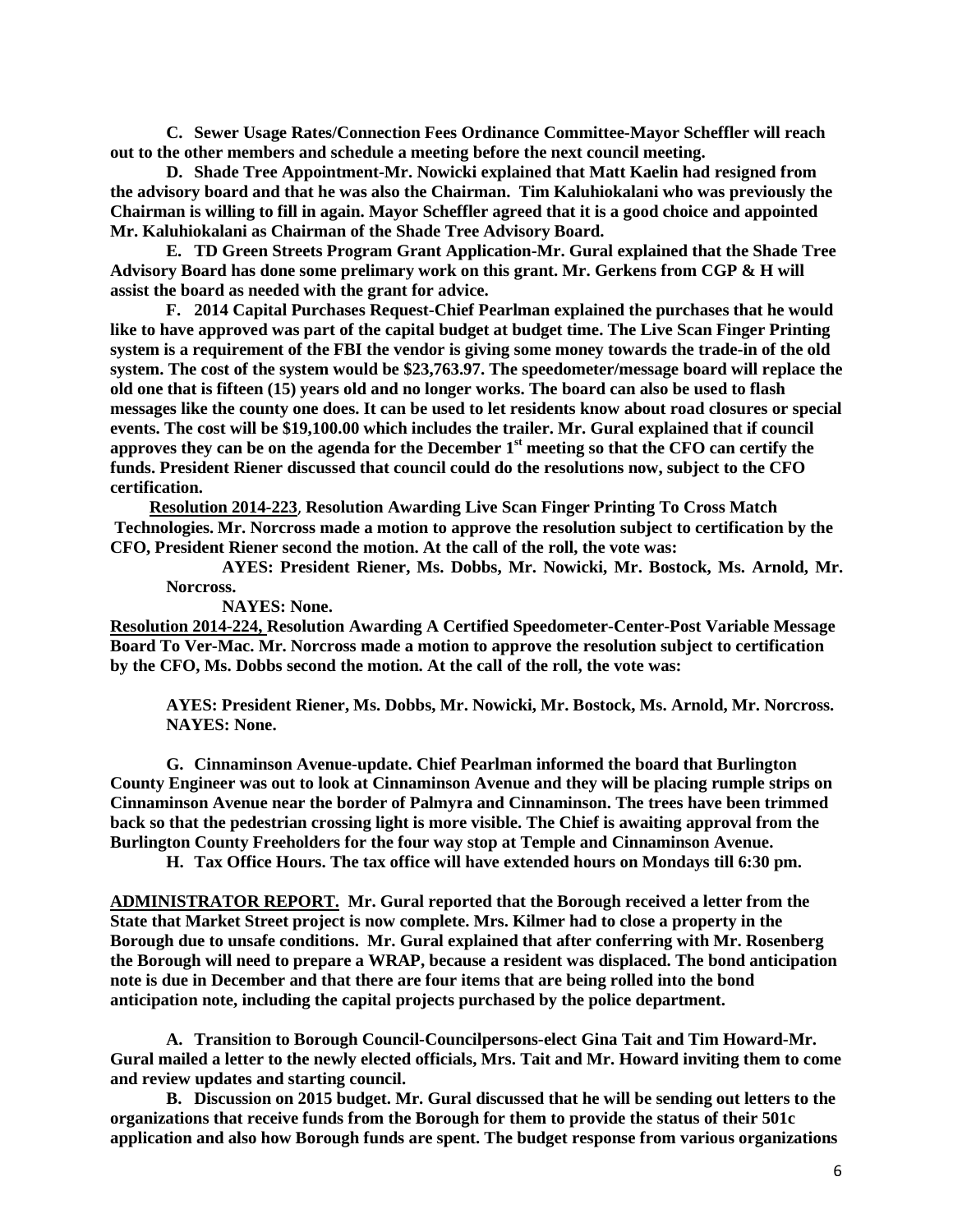**will be due on January 15, 2015; the funds will be built into the draft budget.** 

**C. Tax Lien Sale. The report is included in council's packets. There were a total of 104 properties sold at tax sale including three properties which now have municipal liens on them, since no one bid on them. Mr. Gural explained that most of the liens were for non-payment of sewer fees.** 

## **COMMITTEE REPORTS.**

**Public Safety/Public Events- Mr. Norcross thanked everyone involved with the Halloween Parade and that it was a great success. Santa will be arriving by firetruck on December 5. Mr. Norcross would like to see if the light poles in the downtown area could be wrapped with lights and left up all year. The police report is on file and all councilmembers were given a copy.** 

**School Board/River Route- Ms. Arnold reported that she attended the school board and that the Borough is now listed on the agenda. There is a lot of information from the school about anti-bully and there are now buddy benches at the Charles Street School. The sport teams are doing an excellent job. Ms. Arnold reported that the RiverRoute committee is working on developing a regional plan, looking back at ratables and also projecting future ratables. The complete streets project is getting started which is for making streets for cars, bikes and pedestrians. Business Development-Mr. Bostock reported that he has started contacting the business owners** 

**about the sign program.** 

**Public Works/Sewer Department- Ms. Dobbs reported that the report is on file and all councilmembers were given a copy. The Borough is in the middle of leave season and that it is a busy time of year for public works. Ethel Hardy Park is almost completed. Ms. Dobbs announced that the old glass recycling buckets can be dropped off at the public works yard.** 

**Shade Tree-Mr. Nowicki reported that the advisory board needs another volunteer for the board. Land Use/Construction- President Riener reported that the Land Use Board met last month and has a meeting this month. President Riener thanked council for the support on the sidewalk ordinance and that the fence ordinance is held till next year.** 

**Ms. Arnold discussed that she would like to introduce by ordinance recommending that a person not continuing on Borough Council after election not be paid or reimbursed for expenses at the League Conference in November. President Riener discussed that they are still a member of council. Ms. Arnold explained that attending the conference which cost the Borough money is to benefit the Borough and bring back information. President Riener explained that reservations for the rooms and registrations have to be completed before the election. President Riener discussed that it is a councilmembers right to attend the League. Mr. Bostock discussed that it would be too late to cancel the reservation for the room. Mayor Scheffler explained that the League attendance is discussed every year at budget time. This is the first time in five (5) years that the council has attended with the Borough paying for the rooms. Mayor Scheffler explained that she is concerned about having a blanket ordinance going forward and that the attendance should not be regulated. President Riener discussed that a councilmember has all the rights of any other member till their term expires. Ms. Arnold explained that she paid for everything last year and that she is not looking for this to be enforced this year but for next year. Mr. Rosenberg explained that it could be done by resolution or ordinance, but a resolution would expire at the end of the year. Mayor Scheffler explained that money was put into the budget line item and is uncomfortable with budget decisions wanting to be changed at later dates and encourages everyone to read and work on the budget. Mr. Bostock explained that the time to question this type of item is at budget session. Mr. Gural explained that funds in the public relationships item were not all spent. President Riener commented that she would not support any type of resolution or ordinance that limits an individual councilmember.** 

**PUBLIC COMMENTS. Mr. Nowicki made a motion to open the meeting to the public, Mr. Bostock second the motion. All members present voted in favor of the motion.**